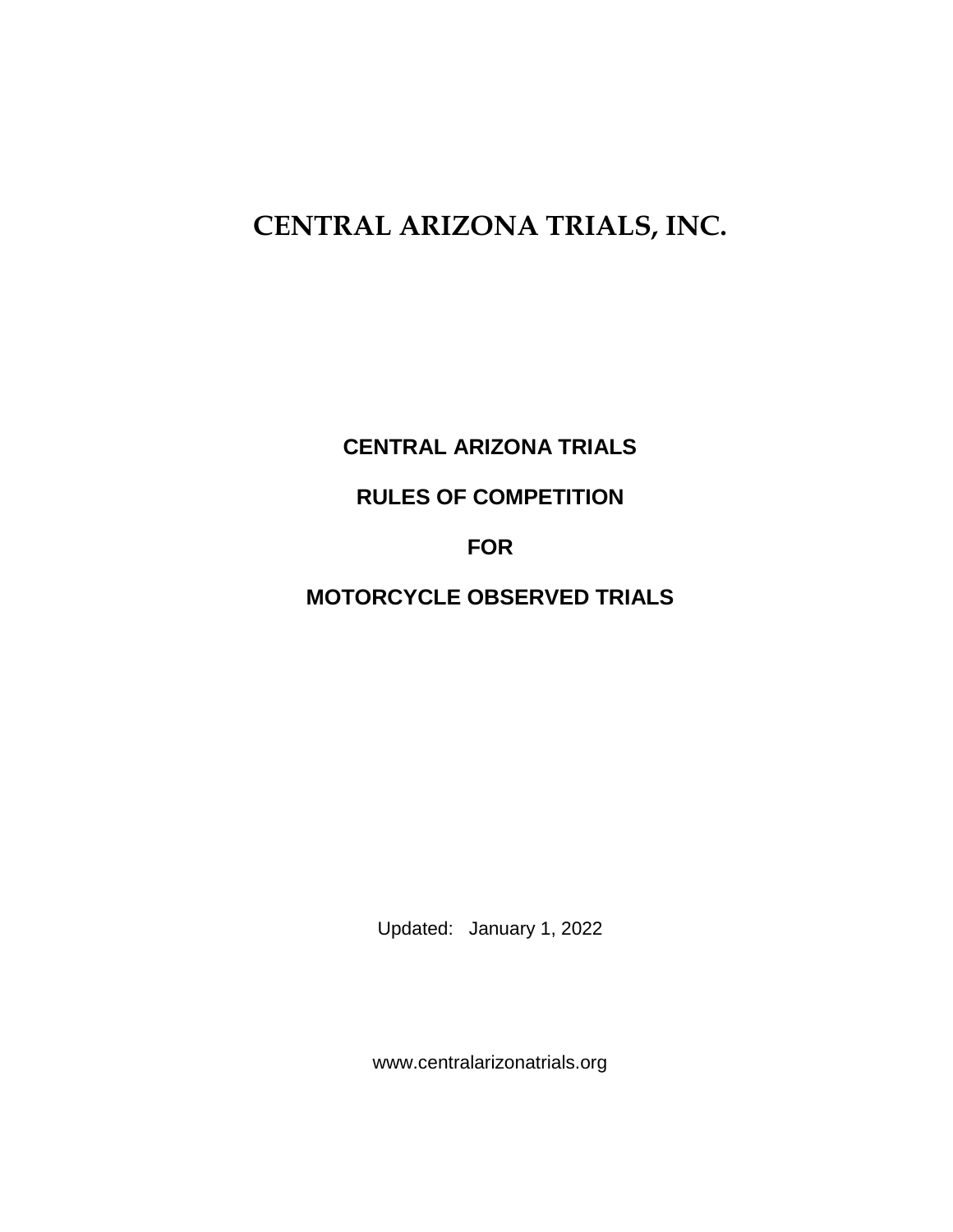#### TABLE OF CONTENTS

 Section A: ELIGIBILITY Section B: COMPETITION CLASSES and RIDER CLASSIFICATION Section C: TROPHIES, TRANSFER POINTS and RIDER RANKING Section D: THE TRIALS COURSE Section E: SCORING Section F: GENERAL INFORMATION Section G: SUPPLEMENT

Appendix A – SECTION ORCHESTRATION

### C.A.T. Rules of Competition 2022

#### **Section A: ELIGIBILITY**

- 1. Championship points shall be awarded only to members of Central Arizona Trials. If a rider joins or renews their membership after the current trials season has begun, Championship points will only be awarded from that date until the end of the current trials season.
- 2. Due to legal and safety implications, a DOT, Snell 95 or any FIM approved helmet must be worn whenever operating a motorcycle at a trials site.
- 3. Each machine must have an effective silencer, tether type kill switch and spark arrestor. Machines competing in an event must have a U.S. Forest Service (USFS) approved spark arrestor or a USFS approval sticker per A.R.S. 28-1179. Electric motorcycles do not require a spark arrestor or silencer.
- 4. Chains or other traction devices are not permitted.
- 5. As an aid to checkers, every machine must have a number plate with the rider's proper class designation. It is suggested, though not required, that riders include their state ranking number from the previous year. Plate type shall be left to the judgment of the rider and must include 2" minimum letters and numbers.
- 6. In Expert level, Sportsman, Clubman, Elite, Novice, and Air Cooled Classes an event must be completed on the same machine upon which the event was started.
- 7. "Trials" tires only are required in all classes except Bicycle. This applies to both wheels.

#### **Section B: COMPETITION CLASSES and RIDER CLASSIFICATION**

#### **Section B1: Competition-Classes**

*Note: Participation in age restricted classes is by eligibility and not mandatory. Current riders between 35 and 39 years old are grandfathered into their respective 40 classes. Pro through Beginner classes are listed in order of decreasing difficulty.*

*EXPERT LEVEL* - Competitors who have accumulated 20 transfer points competing in Sportsman Class become qualified. Expert shall be divided into three levels of competition each duplicating the U.S. National class:

*PRO* - Shall be a "high intensity" level of competition determining the overall "Arizona State Trials Champion" for each competition year.

*EXPERT* - Shall be a level of competition leading to the Arizona Expert State Championship.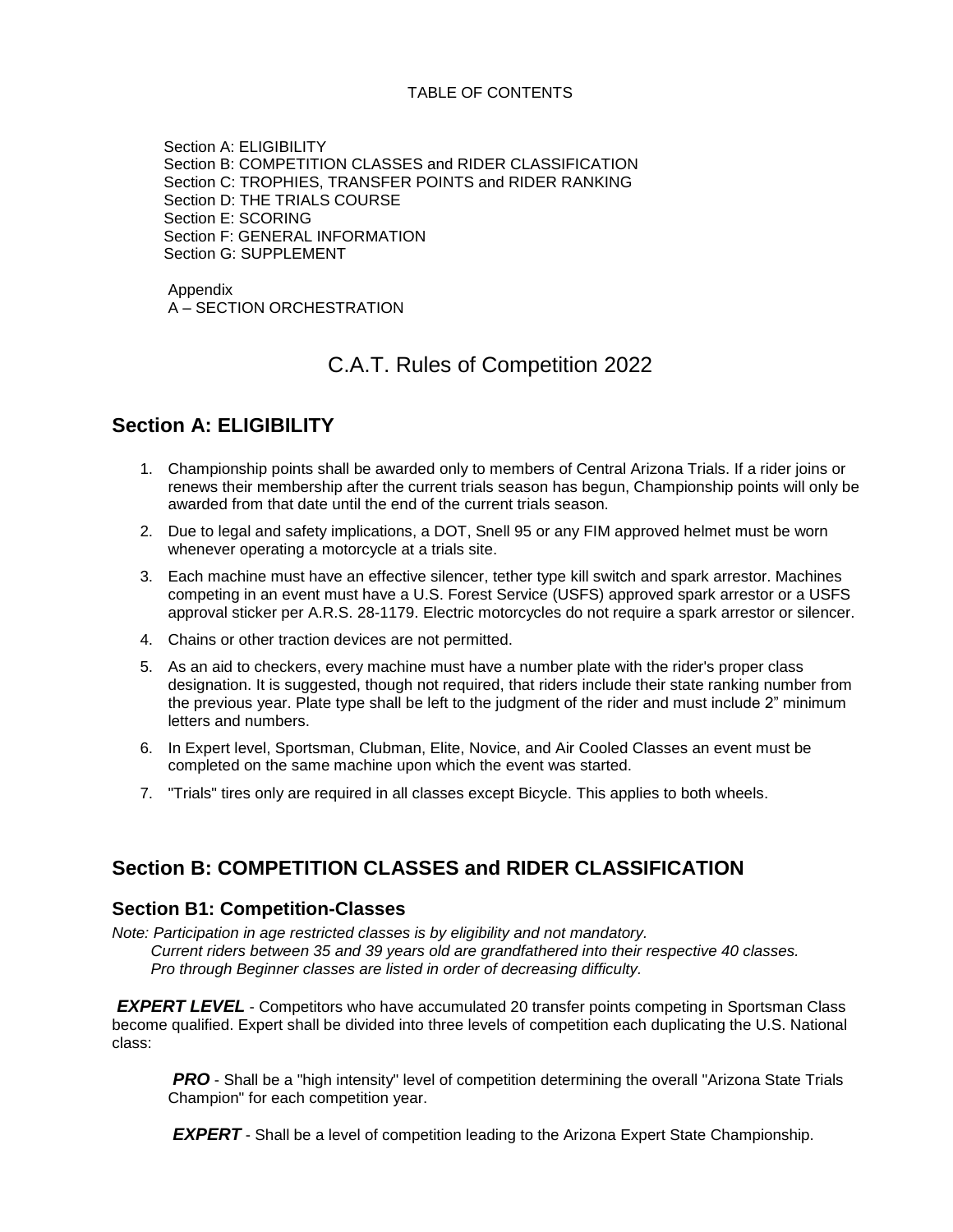**EXPERT SPORTSMAN** - Shall be a level of competition between Expert and Sportsman that will lead to the Arizona Expert Sportsman State Championship.

**SPORTSMAN** - Competitors who have accumulated 20 transfer points competing in Clubman Class. Competition in this class will lead to the Arizona Sportsman State Championship.

*CLUBMAN* - Competitors who have accumulated 20 transfer points competing in Elite Class. Competition in this class will lead to the Arizona Clubman State Championship.

*ELITE* - Shall be a level of competition between Novice and Clubman for any rider, regardless of age, who feels that they are not ready to ride Clubman Class OR any rider who has accumulated 20 transfer points in Novice Class. Competition in this class will lead to the Arizona Elite State Championship.

*NOVICE* - Any rider, regardless of age, who feel that they are not ready to ride Elite Class OR any rider who has accumulated 15 transfer points in Beginner Class. Competition in this class will lead to the Arizona Novice State Championship.

**BEGINNER** - Any rider, regardless of age, who feels they are not ready to ride Novice Class. This class is generally designed for persons with no previous riding experience. Competition in this class will lead to the Arizona Beginner State Championship.

*JUNIOR - CLASS A (Advanced)*- Any rider, 14 years or younger, competing on any type of motorcycle. Generally, riders in this class shall complete the Junior line as specified by the Trialsmaster. The exact nature of Junior Class competition at each event may be modified at the discretion of the Trialsmaster. In that case, all Junior Kids riders will be notified prior to the start of the event.

*JUNIOR - CLASS B (Beginner)-* Any rider, 14 years or younger, competing on any type of motorcycle. Generally, riders in this class shall complete the Junior line as specified by the Trialsmaster. The exact nature of Junior Class competition at each event may be modified at the discretion of the Trialsmaster. In that case, all Junior Kids riders will be notified prior to the start of the event.

**JUNIOR STRIDER** Any rider, 14 years or younger, competing on push bicycles. Generally, riders in this class shall complete the Junior line as specified by the Trialsmaster. The exact nature of Junior Strider Class competition at each event may be modified at the discretion of the Trialsmaster. In that case, all Junior Strider riders will be notified prior to the start of the event

*JUNIOR BICYCLE* - Any rider, 14 years or younger, competing on any type of pedal bicycle. Generally, riders in this class shall complete the Junior line as specified by the Trialsmaster. The exact nature of Junior Bicycle Class competition at each event may be modified at the discretion of the Trialsmaster. In that case, all Junior Bicycle riders will be notified prior to the start of the event

*SPORTSMAN 40* - Riders 40 years old or older who choose to ride Sportsman lines. Competition in this class will lead to the Arizona Sportsman 40 State Championship.

*ELITE 40* - Riders 40 years old or older who choose to ride a combination of Novice and Elite lines. Competition in this class will lead to the Arizona Elite 40 State Championship.

*NOVICE 40* - Riders 40 years or older who choose to ride Novice lines. Competition in this class will lead to the Arizona Novice 40 State Championship.

*NOVICE 55* - Riders 55 years or older who choose to ride Novice lines. Competition in this class will lead to the Arizona Novice 55 State Championship.

**AIR COOLED** - Any trials specific motorcycle through model year 1990 that has an air cooled internal combustion engine. Air cooled competitors will ride the Novice lines. Number plates will be marked "AC". Competition in this class will lead to the Arizona Air Cooled State Championship.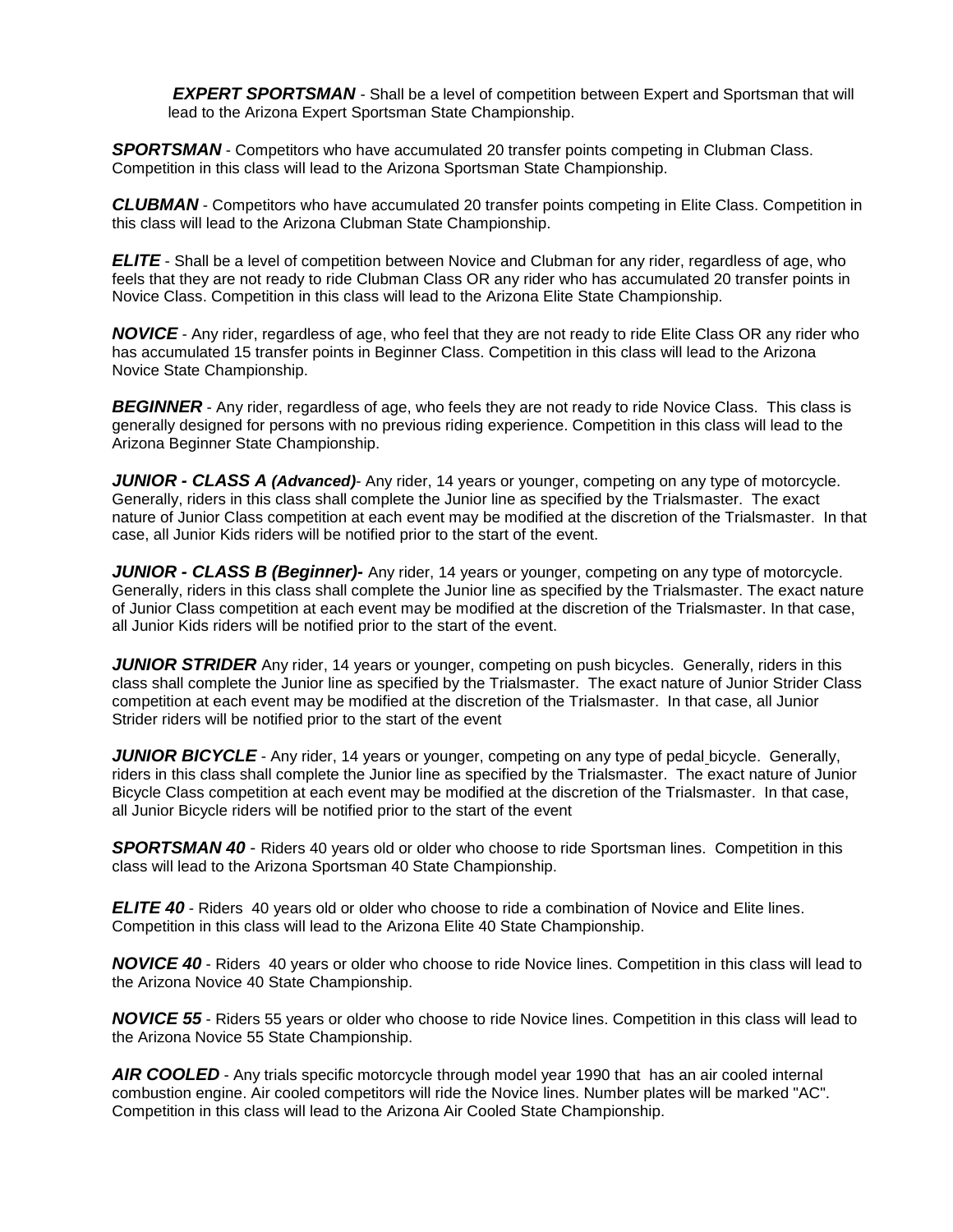**BICYCLE** - Any bicycle rider, regardless of age, competing on any type of bicycle. Generally, riders in this class shall complete one loop, riding the Beginner line (or as specified by the Trialsmaster) twice consecutively at each section. The exact nature of Bicycle Class competition at each event may be modified at the discretion of the Trialsmaster. In that case, all Bicycle riders will be notified prior to the start of the event

*MASTER CLUBMAN* - Riders who may have accumulated 20 transfer points competing in Clubman or other experience and choose to ride Clubman lines rather than competing in Sportsman. Competition in this class will lead to the Arizona Master Clubman State Championship.

*OPEN –* Riders who choose to ride any combination of lines and loops not defined above. This will be a no points and no trophy class. No championship points will be given.

#### **Section B2: Rider Classification**

- 1. Competitors may compete in any class they wish by riding "non-trophy" and designating such on their paid entry. (Exception: Only current Sportsman class riders may compete in an Expert level class as non-trophy.) Competitors who ride as a non-trophy entry shall not receive a trophy or transfer points in the class being ridden, nor will they count as a rider towards the distribution of trophies. They will not affect the placing of the other riders in the class. All event fees are applicable to non-trophy riders.
- 2. Competitors who have accumulated their transfer points and do not wish to move up to the next class may ride non-trophy until their transfer points expire.
- 3. A rider wishing to ride a non-trophy class, plus ride his own class must have prior approval of the Trialsmaster to ride the non-trophy class. This is necessary due to checker availability.
- 4. A rider must complete all loops of his or her competition class before starting a non-trophy class if two classes are to be ridden in one day.
- 5. If a rider enters a higher level class on a non-trophy basis and finishes above a competing member of that class in two events, the rider will automatically be transferred to the higher class based upon "demonstrated ability".
- 6. Competitors may move up one class by petitioning the C.A.T. Trials Committee Chairman in writing with recommendation by two active C.A.T. members competing in the class, which he/she intends to enter.
- 7. The C.A.T. Trials Committee may, by majority vote, upgrade a competitor who is grossly under classed. The competitor involved must be consulted before, and be present during, such a vote.
- 8. If a C.A.T. competitor has earned no transfer points (or trophies in the case of Expert Class), in the previous competition year, he/she may petition the Trials Committee Chairman to be moved down one class. Such a petition shall be in writing and must be accompanied by recommendations from two active members of the class, which he/she intends to enter. The decision will then be made by majority vote of the Trials Committee. Exception: Once any rider has transferred from the "Beginner" class, he/she cannot be reclassified as a Beginner. However, under extraordinary circumstances, the Trials Committee Chairman may make an exception to this rule.
- 9. A single entrant constitutes a class. Transfer and championship points will be awarded as explained in the Trophies, Transfer Points and Rankings section.
- 10. A Rider, Novice Class and above, may change classes only once in a season, and the new class must use a different line. This rule does not apply to the Air Cooled class. However, under extraordinary circumstances, the Trials Committee Chairman may make an exception to this rule.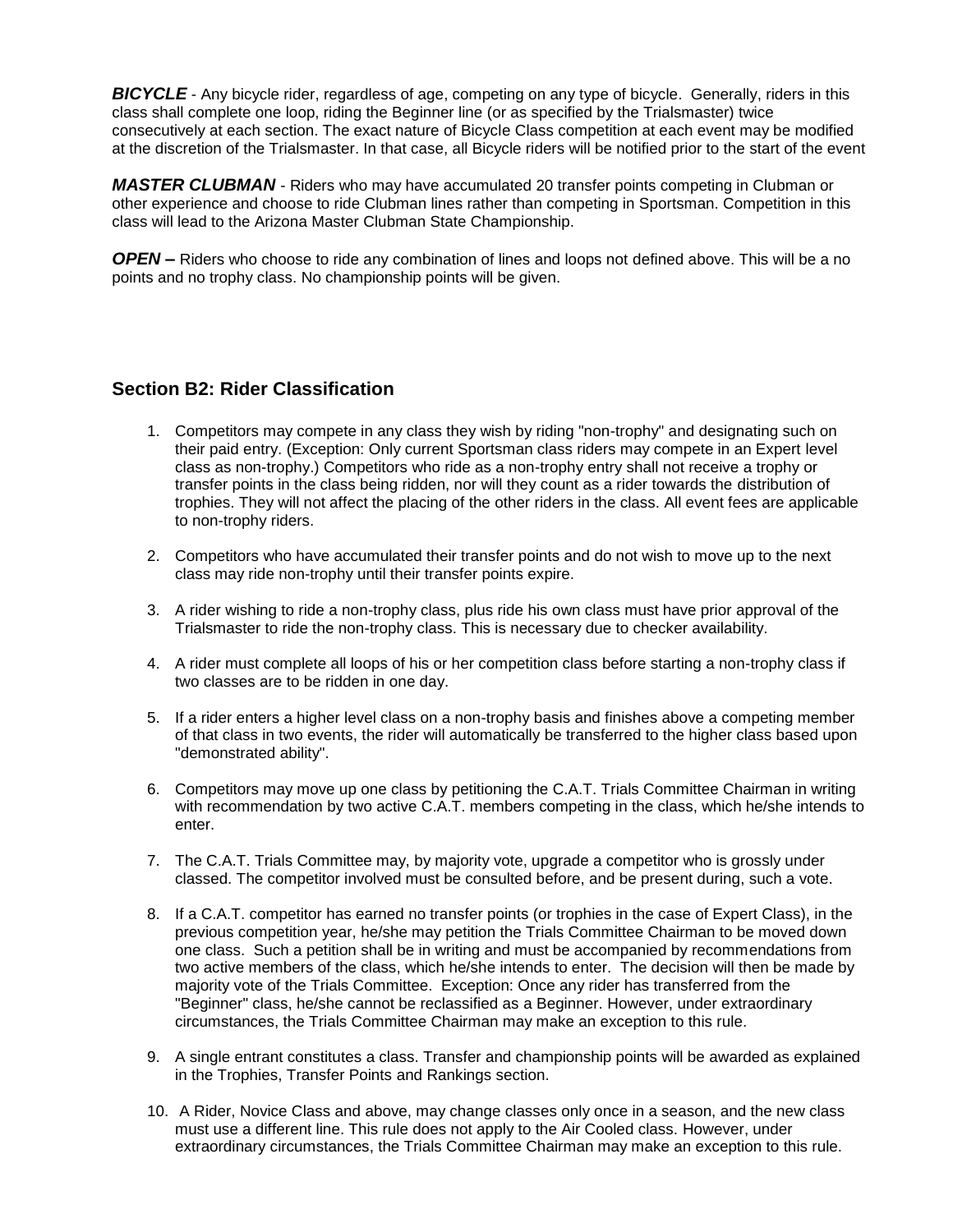### **Section C: TROPHIES, TRANSFER POINTS AND CLASS RANKING**

#### **1. Trophies:**

1. Trophies shall be awarded in each class on the basis of the number of riders in that class with the exception that non-trophy riders do not figure into the count. Trophy distribution is as follows:

| 1 to 3 competitors   | $=$ | 1 trophy                                              |
|----------------------|-----|-------------------------------------------------------|
| 4 to 6 competitors   |     | 2 trophies                                            |
| 7 to 11 competitors  | $=$ | 3 trophies                                            |
| 12 to 18 competitors | $=$ | 4 trophies                                            |
| 19 to 26 competitors | $=$ | 5 trophies                                            |
| 27 to 35 competitors |     | 6 trophies                                            |
|                      |     | Thereafter, one trophy given for each 10 competitors. |

- 2. Trophies awarded for performance other than in regular classes, such as team, hot dog, etc., shall be proposed by the Trialsmaster and coordinated with the Trophy Chairman.
- 3. At the end of each trials season, the C.A.T. Trials Committee shall select the "Most Improved Rider" and present this rider with the appropriate traveling trophy, which he/she may keep for the following season.
- 4. At the end of each trials season, the C.A.T. Trials Committee shall select the "Most Outstanding Youth" C.A.T. trials rider under 16 years of age and present this rider with the appropriate traveling trophy which he/she may keep for the following season.
- 5. At the end of each trials season, the C.A.T. Trials Committee shall select the "Checker of the Year" and present this person with a plaque, inscribed with the checker's name, the year of the season, and the words "Arizona State Observed Trials Checker of the Year" as a permanent award.
- 6. At the end of each trials season, the C.A.T. Trials Committee Chairman will determine the overall winner of the Pro class. If the Pro class does not qualify, the winner of the Expert class will be used or the Trials Committee may decide the criteria. The winner shall receive the following:
	- 1. The Arizona State Observed Trials Champion Perpetual Cup, inscribed with the rider's name, to remain in the rider's possession for the next season.
	- 2. A plaque, inscribed with the rider's name, the year of the season, and the words "Arizona State Observed Trials Champion" as a permanent award.
	- 3. A Trials oriented prize such as a helmet or tire.
- 7. At the end of each trials season, the C.A.T. Trials Committee Chairman will determine the overall winner of each of the other classes. Each winner will receive a plaque inscribed with the rider's name, the year of the season, and the words "Arizona State Observed Trials \_\_\_\_\_\_\_\_ Class Champion" respectively, as a permanent award, regardless of the rider's current class at the end of the season.

#### **2. Transfer Points:**

Riders shall be awarded on the basis of the number of trophies presented in a class as follows:

- 1. A rider placing first in his class shall receive a number of transfer points equal to the number of trophies awarded in that class.
- 2. A rider placing second in his class shall receive a number of transfer points equal to the number of trophies awarded in that class minus one.
- 3. A rider placing third in his class shall receive a number of transfer points equal to the number of trophies awarded in that class minus two, and so on.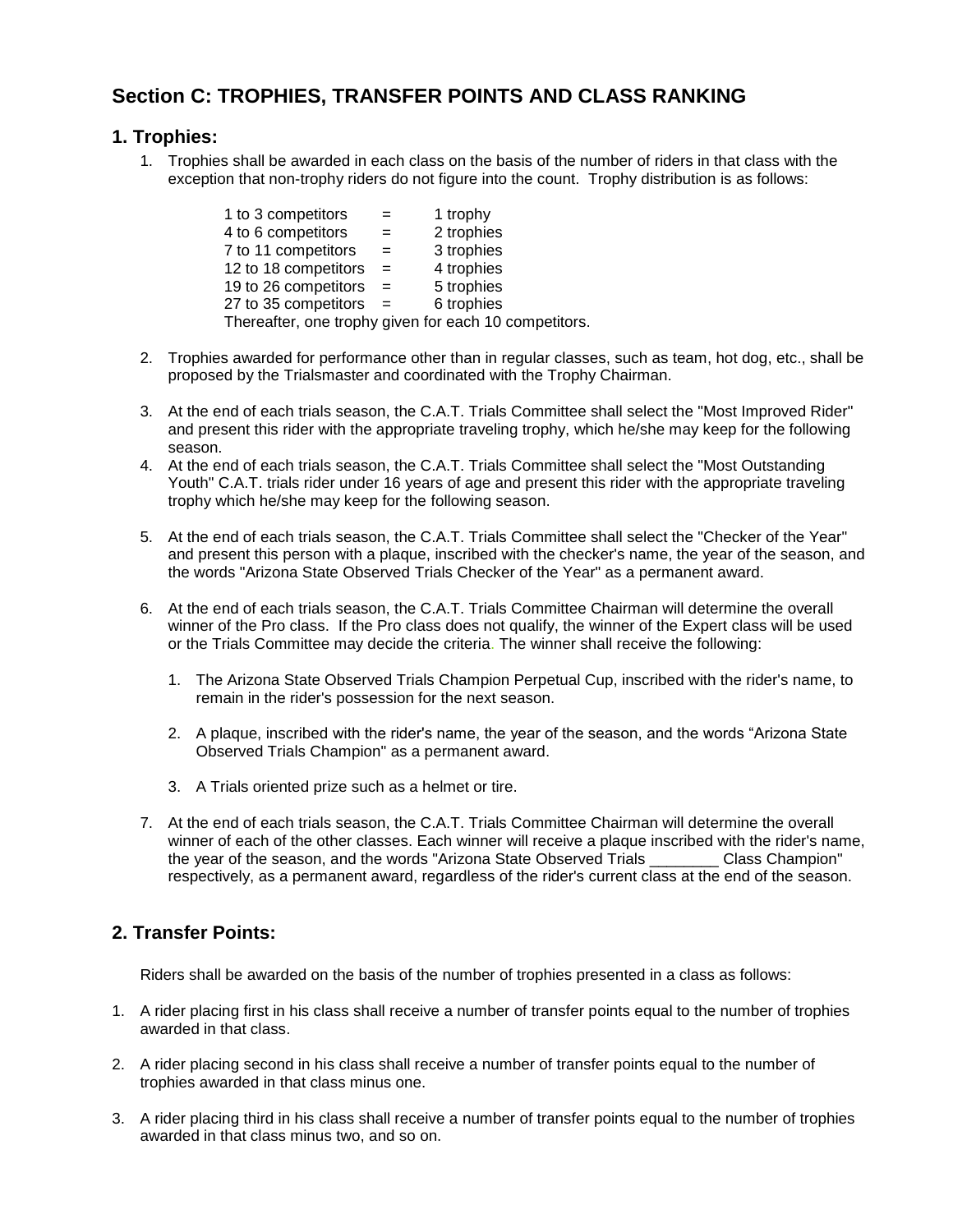Example: If there are 21 riders entered in a class, there will be 5 trophies awarded and transfer point distribution will be as follows:

> 1st Place  $= 5$  points 2nd Place  $= 4$  points 3rd  $Place = 3 points$ 4th  $Place = 2 points$ 5th Place  $= 1$  point 6th Place and below  $= 0$  points

- 4. Riders competing in the Novice 40, Elite 40, Sportsman 40, Novice 55, Air Cooled, Expert Sportsman, Expert and Pro classes will not receive transfer points. Riders in Sportsman will receive transfer points to qualify for Expert level class participation.
- 5. Transfer points over two "trials seasons" old will be dropped from the transfer points standings.
- 6. A rider that starts the season's events in a class will not be forced to point out of that class that season. They will move to a higher class the next season.

#### **3. Class Ranking:**

All eligible riders competing at Arizona State Championship events shall be awarded "Championship Points" leading to overall class rankings for the season. Championship points and class rankings shall be determined by the following rules:

- 1. All Arizona State Observed Trials events shall be considered championship events unless approved as non-championship events by the Trials Committee. Any approved non-championship events will not add to any rider's championship or transfer points total.
- 2. Championship points will be awarded based upon each rider's finishing position among riders eligible for championship (as defined in Sec. A.1) on each state championship event. Points shall be awarded as follows:

| <b>POSITION</b> | <b>POINTS</b>                     |
|-----------------|-----------------------------------|
|                 | 30                                |
| 2               | 25                                |
| 3               | 21                                |
| 4               | 18                                |
| 5               | 16                                |
| $6 - 20$        | Decreases 1 point per position    |
| $21 - 29$       | Decreases 0.1 point per position  |
| 30-39           | Decreases 0,01 point per position |
|                 |                                   |

- 3. All year-end rankings shall be determined from the best finishes in the championship events held each season **–** as follows: 6 events-5 best finishes 7 events-5 best finishes 8 events-6 best finishes 9 events-7 best finishes 10 events-8 best finishes; 11 events-8 best finishes; 12 events-9 best finishes; 13 events-10 best finishes.
- 4. At the end of each trial season, the Trials Committee Chairman shall rank all competitors in each class as to their final placing in the class. No other competitor may use that assigned ranking position number during the following trial season.
- 5. In the case of a tie in the amount of points for the Number One ranking in a class, the Number One plate and State Championship shall go to the rider with the most wins. In the event that there is still a tie, the rider with the most seconds, then thirds, then fourths, etc., shall be determined the winner. If a tie still exists, then all additional championship events will be added to the best finishes for each rider. The rider with the most championship points for these events shall be declared the winner. If the riders are still tied, then the overall points differential in the events they competed in together are used. The rider with the least amount of total points for these events shall be declared the winner.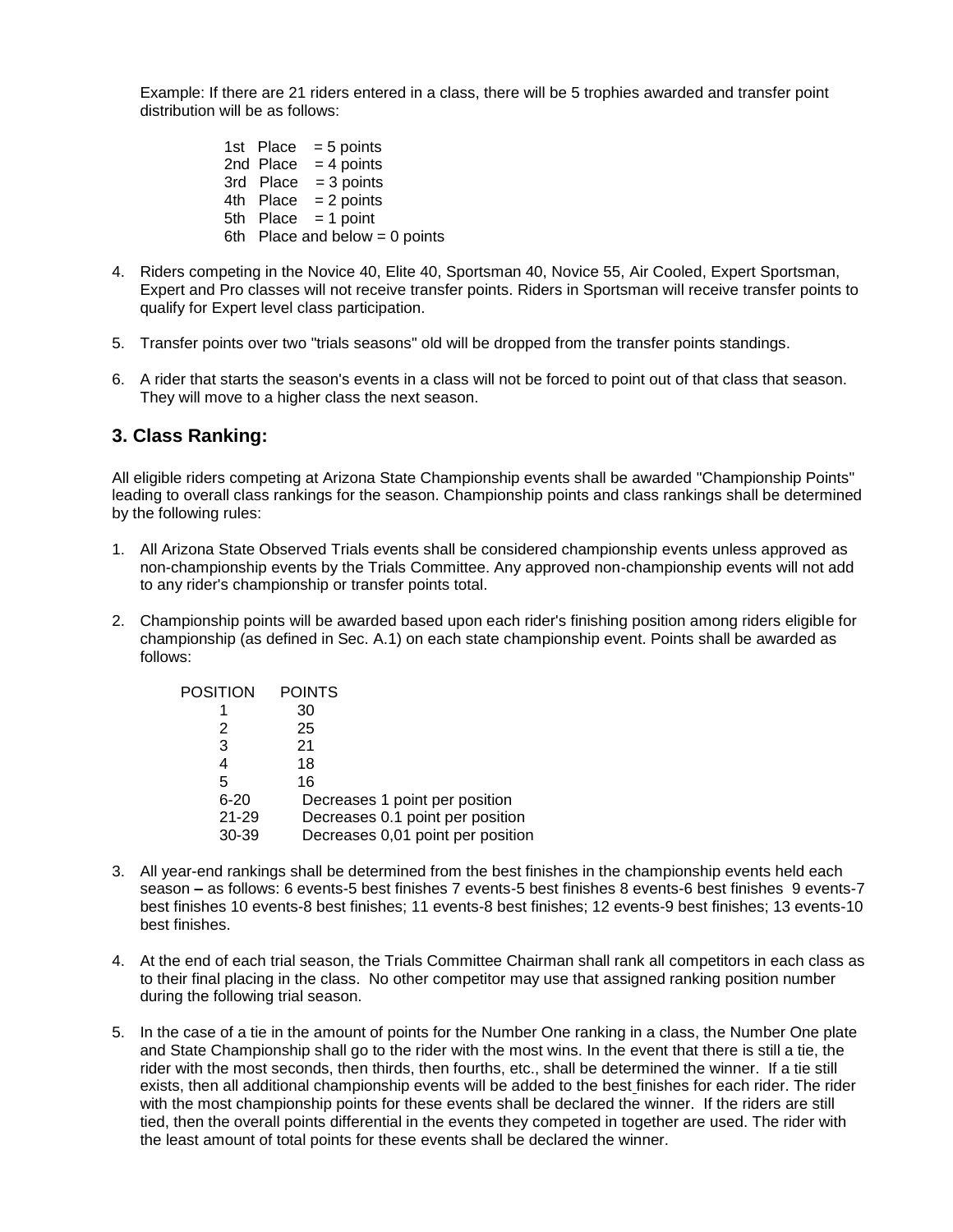- 6. Each rider will keep his/her class ranking number for the complete season and will have the privilege of displaying that number on the front of the bike. However, when the rider transfers to the next higher class, the rider will then assume the "last place" number then existing in the new class.
- 7. Non-trophy ridden events will not count towards any class ranking. If a rider who repeatedly rides nontrophy has no points towards a ranking, then that rider shall receive the last place number in the rider's "normal" class for the coming season.
- 8. The Trials Committee Chairman will provide a state ranking at the end of the competition season for every class.
- 9. In order to make a class championship eligible, at least one (1) rider needs to compete in 50% of the championship events plus 1 event. (i.e. If there are 6 events per year, 1 rider must ride 3 events + 1 event = 4 events to make the class championship eligible) 7 events=5 rides; 8 events=5 rides; 9 events=6 rides; 10 events=6 rides; 11 events=7 rides; 12 events=7 rides; 13 events=8 rides
- 10. For any rider, 15 years old or older to be championship eligible he/she must accrue checker credits equal to at least 50% of the events they ride during a season. At a buddy check trial, all competitors are considered as checkers.
- 11. Up to 2 morning and 2 afternoon Trialsmasters, as designated on the event flyer, per event will be awarded 30 championship points and 3 checker credits each, for a maximum of 1 event per season. Any additional workers or helpers will not be awarded championship points or checker credits.
- 12. No checker credits will be given for standby Checkers.

### **Section D: THE TRIALS COURSE**

- 1. Sections boundaries must be marked clearly with white ribbon as continuous as possible. Section arrow markers shall be black for Pro, red for Expert, white for Sportsman, green for Clubman, purple for Elite, blue for Novice and yellow for Beginner gates.
- 2. It is permissible to divert routings of the various classes within a section. All such changes in routing shall be done in a concise and legible manner by signs at least as large as the conventional "pie plate".
- 3. Generally, the Expert Sportsman class will ride the harder Sportsman lines or moderate Expert lines in their entirety. The section start gate will then be marked "ES=S" or 'ES=E". Expert Sportsman gates may be used and the section start gate will be marked "ES=ES".
- 4. Similarly, the Elite classes shall ride approximately 50% of the Novice lines and in the other sections be given Elite gates, so "E=N" or "E=E" must be marked on the start gate.
- 5. Under extremely unusual circumstances and as a last resort, the Trialsmaster may change the above color codes and marking methods as long as all competitors and checkers are made aware of the change prior to the event.
- 6. Entry and Exit Gates:
	- a) Entry gates must be marked with TWO section start cards (minimum 6" x 6") marked "Section Begins" or "Start". Blue will be used for AM and Gold for PM sections. The entrance gate must display the section number for which the section is intended. The start gates for the Expert Sportsman and Elite classes will be marked as indicated in D.3 & D.4 above.
	- b) Exit gates must be marked with TWO red section end cards (minimum 6" x 6") marked "Section Ends", "All End", "Finish", or "Exit".
	- c) All entry and exit gates MUST BE AT LEAST FOUR FEET WIDE!
- 7. Artificial Boundaries:
	- a) Artificial boundary gates or ribbon may be used to define the section laterally. Any such gate or boundary must conform to the color-coding describe in section D.1.
	- b) Each artificial boundary gate must be clearly visible to a person standing in the previous gate.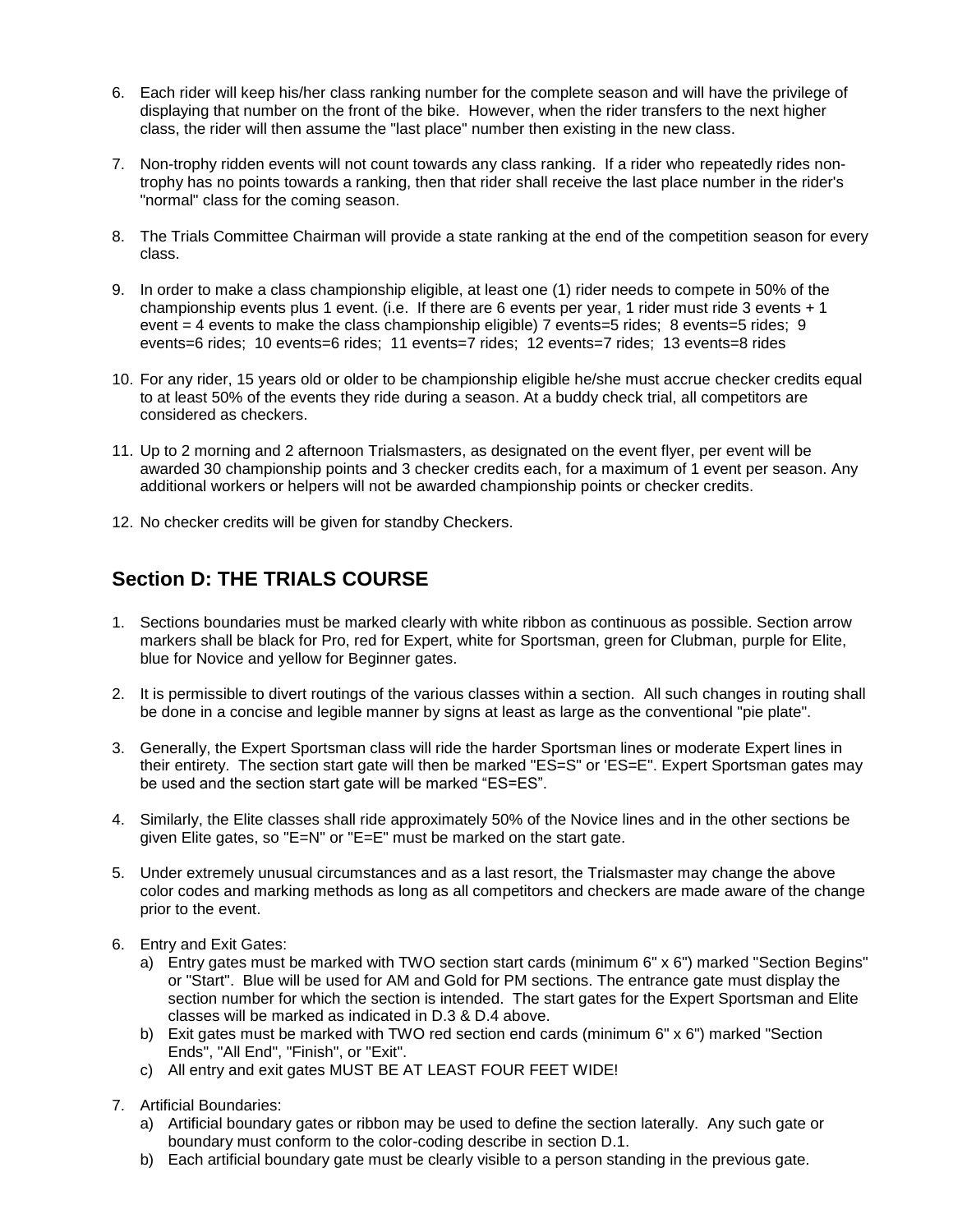- c) No artificial boundary gate may be less than three and one-half feet (3' 6") wide.
- d) A rider cannot go backward through a boundary gate.
- e) A rider cannot go through any other class's boundary gates.
- 8. To ensure that sections are not unduly dangerous, the Safety Committee or Steward may inspect all sections prior to the event. If a section is determined to be unduly dangerous, the Trialsmaster must change or remove the section. The Safety Committee's or Steward's ruling shall be final.
- 9. Each section must be ridden through (though not necessarily cleaned) at least once before the trial by either the Trialsmaster or another non-competitor to ensure:
	- a) That the section can be ridden by the intended class.
	- b) That the section is not unduly dangerous or confusing.
	- c) To determine any wearing effect that competition will have on the terrain.
- 10. The Trialsmaster may not compete in the trial. Trialsmaster assistants may compete only in sections which they have never ridden. A Trialsmaster assistant may help create any class section as long as he/she does not ride the section.
- 11. At the option of the Trialsmaster and as is routinely done, a section may be used for more than one class. However, the routings for the various classes must be clearly marked with class arrow markers so as to be easily understood by all competitors. In lieu of Pro gates the trialsmaster may designate a combination of sections and loops, possibly including riding sections backward, to increase the intensity to Pro level.
- 12. A competitor may only ride the section and routing for his class during a trial.
- 13. A competitor may walk in a section at any time so long as he does not interfere with the observer or a rider competing in that section.
- 14. Prior to the start of an event, a competitor or visitor may not practice ride or walk in any marked section. To do so will result in disqualification.
- 15. No one shall change a section intentionally except the Trialsmaster. After the start of an event, no one, including the Trialsmaster, shall change a section. If a section becomes unduly dangerous during the event, the Trialsmaster will remove the section and strike all scores given for that section.
- 16. During competition, sections must be ridden in numerical order, though not necessarily beginning at Section 1. Unless specifically instructed by the Trialsmaster, C.A.T. competitors may start the event at any section they choose.
- 17. Any section not meeting the requirements detailed in Section D shall not be scored.
- 18. Protest of Sections:
	- a) Protests concerning the legality of a section must be submitted in writing by the competitor at the close of the trial. Protests should be submitted to the Trialsmaster, a club officer, or the person at the sign-in desk. The validity of the protest will then be judged by a panel consisting of the Trialsmaster and two officers of C.A.T. within one hour of the closing time of the trial.
	- b) If a section is under protest, no finishing places of the class under protest may be decided until the validity of the protest is determined.
	- c) If the section is judged to be non-conforming to these regulations, all competitors in the protester's class shall be scored all cleans in that section.
	- d) Due to time limitations, it is advised that any competitor who feels a section does not conform to these rules should file the protest and locate two club officers as soon as possible since section markings are usually removed at closing time.
- 19. Loop Markings:
	- a) Morning and Afternoon section loops shall be marked with different color surveyor ribbon and possibly arrow cards. Colors will be announced at the rider's meeting. These will often be clothes pinned to trees or bushes along the loop trail.
- 20. Section Orchestration: See Appendix A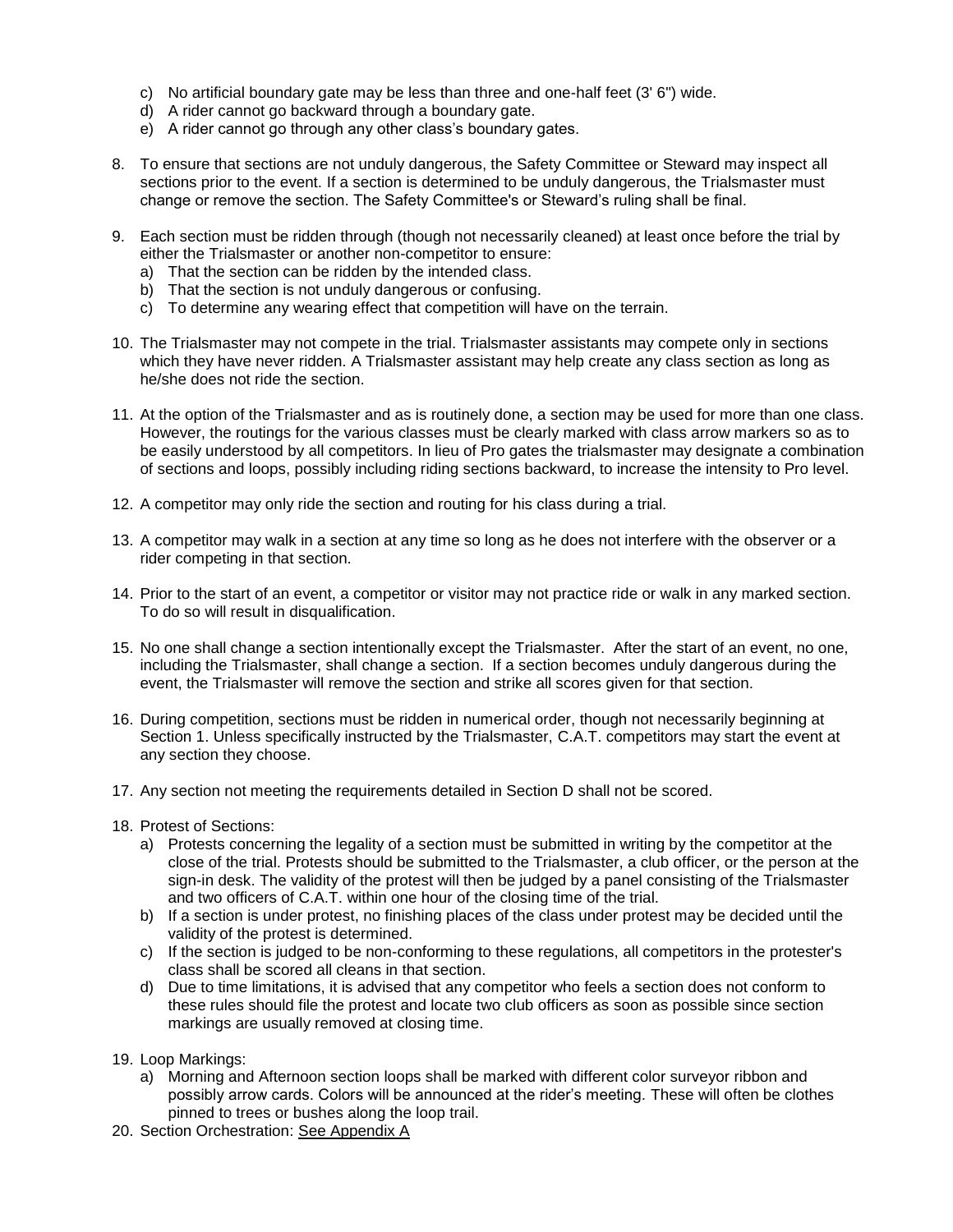### **Section E. SCORING**

- 1. Observed Trials Scoring In observed trials, the competitor is being graded by an observer or "checker" who has no competitive interest in the competitor or in the section that he/she is checking. The "checker" may be a competitor in a different class than he is observing as long as the "checker's" event occurs in a different block of time. Example: Elite or Novice rider checking a Sportsman or Expert class, or vice versa.
- 2. C.A.T. operates on the "AM/PM" format. AM riders check for the PM riders and vice versa. The event flyer will designate which classes ride at what time.
- 3. Buddy System Scoring As a last resort, should some unforeseen reason exclude the "AM/PM" checker system of scoring, the "buddy system" must be used. This system allows each competitor to become a checker, and score the other competitors in his/her group. When possible, this system should be organized to use groups of a minimum of three riders so as to be as fair as possible to all riders. When it is necessary to use the "buddy system", the Trialsmaster shall draw the riding groups, and assign a group leader. The group leader will record all scores, except his/her own, and will settle all scoring disputes, subject to protest. Riders must stay in their assigned groups for the duration of the event.
- 4. Note: Under no circumstances will a competitor record his/her own score. Should this be realized by the Trialsmaster, the competitor will be disqualified from the event.
- 5. Scoring shall begin when the front wheel spindle (axle) of the machine passes through the vertical plane defined by the "section start" gate markers.
- 6. Scoring shall end when the front wheel spindle (axle) of the machine passes through the vertical plane defined by the "section end" gate markers.
- 7. Points (or marks or dabs) shall be imposed on the competitor's score in each section for the following infractions:
	- a) Zero points For no infractions. Called a "clean" or "zero".
	- b) One point:
		- (1) For any contact providing support between any part of the rider's body or machine (exception: tires, foot pegs, or skid plate) with the terrain (the "terrain" is considered ground, rocks, trees or any other obstacle). This contact is typically called a "dab" or "footing".
		- (2) If a competitor lofts the front wheel of his machine outside any boundary but clearly brings it down to the ground inside the boundary while dabbing once, he shall be scored only one (1) penalty point.
		- (3) A competitor's foot may "pivot" at the same spot on the ground and still be scored as one point.
		- (4) Footing can occur either inside or outside boundaries.
	- c) Two points:
		- (1) For two dabs in a section as described in 7.b above.
		- (2) Both feet placed on the ground simultaneously counts as two points.
	- d) Three points for three OR MORE dabs in a section as described in 7.b and 7.c above. Note: If a competitor's foot slides along the ground during a dab, it is scored as three points.
	- e) Five points for any of the following:
		- (1) The machine is moving backwards with or without the rider dabbing (as defined in 7.b and 7.c).
		- (2) The Rider dismounts from the machine and has both feet on the ground on the same side of, or behind the machine.
		- (3) Any displacement of markers with the machine or rider requiring that they be reset, i.e. breaking or knocking down. Touching a boundary or gate is not a five.
		- (4) Either wheel touches the ground or obstacle outside a boundary marker. If the marker is fastened to a tree branch, bush or grass, the boundary is where the trunk meets the ground. Note: Trialsmaster should avoid marking boundaries with ribbon on any grass, bush, branch or rock, which is unstable. In the case of running over a ribboned boundary, there must be ground visible between the ribbon and the wheel and the wheel must be on the ground on the out-ofbounds side of the ribbon. It is permitted to float one wheel over a marker, but not both wheels, i.e. jumping the machine over a boundary is a five.
		- (5) Receiving outside assistance while attempting a section.
		- (6) Intentionally altering a section.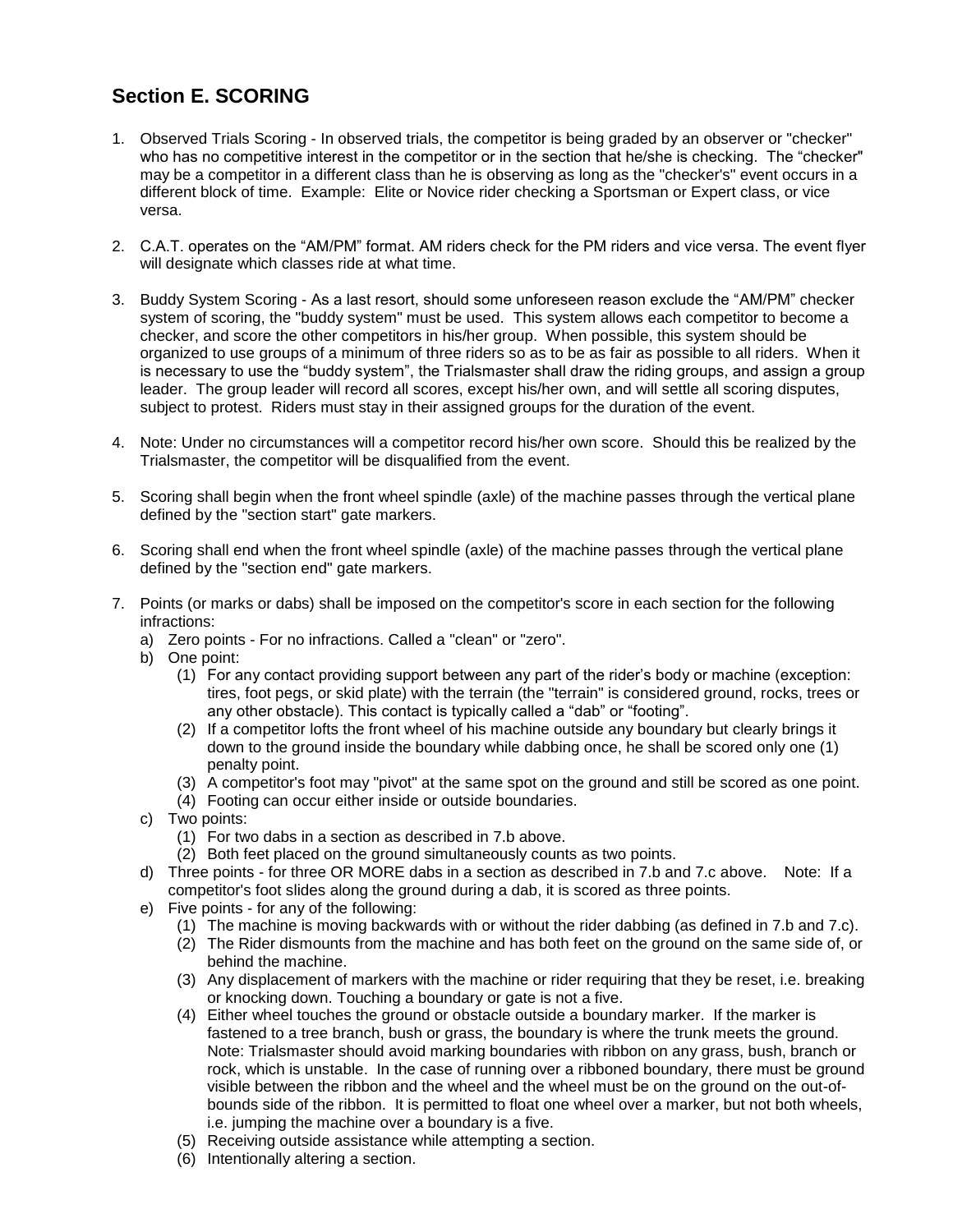- (7) Crossing both of one's own wheel tracks with both wheels except where specifically required or permitted by the Trialsmaster.
- (8) Not waiting for a signal from the checker before entering a section.
- (9) The rider removes their hand from the handlebar and uses their hand to reposition the motorcycle or perform mechanical adjustments when dabbing (as defined in 7.b) while stationary.
- (10) The engine stops while dabbing (as defined in 7.b) or while any part of the machine, except for the tires, is used for support, without forward motion. The motorcycle must be moving forward while footing with a dead engine to avoid a five.
- (11) If the handlebar of the machine is used for support and the motorcycle is beyond 45 degrees from vertical.
- (12) The rider fails to pass through all the split gates for the rider's class. Riders may ride where they choose where boundaries are not marked by either split gates or ribbon.
- (13) The front wheel does not precede the back wheel when passing through gates.
- (14) The rider passes, in either direction through a gate of another class or backward through their own gate. That is breaking the plane of a gate.
- (15) The rider enters the section without the tether kill switch appropriately attached to his body.
- f) Ten points will be assessed for each section that is not punched on a rider's score card when the card is turned in at the scorer's table.
- 8. Marking Score Card: With the exception of E.7.f above, no more than five points shall be imposed for infractions in any single attempt of a section.
	- a) Upon completion of that section, the competitor will present his score card to the observer for scoring. When the card is marked or punched, the competitor should check the card to ensure that the proper section and score has been marked, as this is the only time at which a protest can be noted. If the wrong score has been marked, the observer must punch all but the correct score. The observer, however, may not change the initial score for the ride; this can only be done under protest.
	- b) The competitor shall not argue with the checker over scoring.
	- c) No competitor shall influence a checker's scoring of another competitor.
	- d) Violation of rules 8.b or 8.c may result in review by the Trialsmaster and/or The Trials Committee who may impose penalties.
- 9. Balk: If a rider's line is blocked or altered by a person or animal in the section or by an object knocked into the section while he is riding that section, the rider may claim a balk. If the balk is accepted by the checker, the rider receives no score for that attempt but is required to attempt the section again immediately.
- 10. The time limit of the trials event must be announced at the riders' meeting. Once the event has started, the time limit cannot be changed. After the time limit, the rider may arrive late, but penalty points will be added for arrival at the scoring table after scheduled time at the rate of one point per minute. Any rider turning in his scorecard later than 30 minutes after his/her scheduled time shall be disqualified. Official time must be kept by a digital clock, so that a rider's finish time includes all of the finishing minute, i.e., if a finishing time is 4:31 p.m., that minute holds until the digital clock records 4:32. The riders' finishing times shall be marked on their scorecards by an official at the scoring table. To obtain the final score, points lost on time and points lost on observation are added.
- 11. As an alternate, the Trialsmaster may use a sweep rider to close the sections as soon as appropriate. The sweep rider will close each section in numerical order, but starting wherever the Trialsmaster chooses. If there are riders at a section still waiting to ride, the sweep rider will follow the last one and close each section after him/her. In this case, the penalty time will continue until the sweep rider reaches the scoring table.
- 12. Any participant not completing the event in the announced time will be scored a "DNF", regardless of the number of sections ridden.
- 13. At the end of the trial, the rider who has received the fewest marks and has been scored in all sections shall be deemed the winner of his/her class.
- 14. In the event of a tie, finishing places will be decided on the following basis: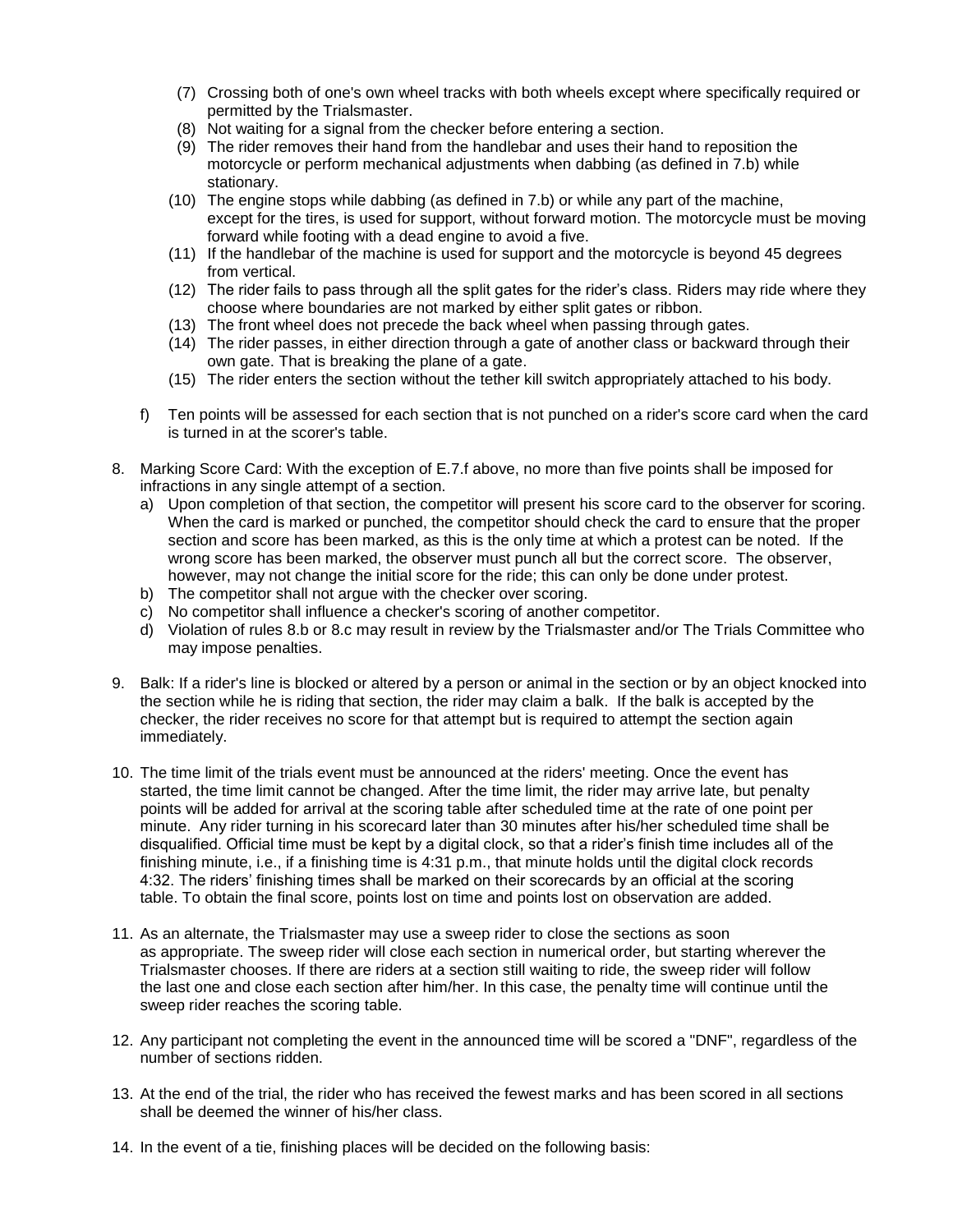- a) Most cleans, most ones, most twos, most threes will win. If still tied, then the Rider with the lowest score in the first section of sequentially ridden sections where different points were scored by the riders will win.
- b) If tied including time penalty, the rider with the lowest observed score will win.
- c) Then a "ride off" as determined by the Trialsmaster. Typically, a coin toss decides who rides first and three sections are ridden. If still tied the sections may be ridden backwards or modified until a winner is determined.
- 15. Any disputes over scoring in a section shall be decided by protest. The correct procedure for protesting is:
	- a) In the section where the discrepancy occurs, the competitor must advise the checker that they are going to protest the score.
	- b) When the competitor turns in the score card, he/she must also submit a written protest to the Trialsmaster or person accepting scorecards. The written protest does not have to be anything formal, but must include the section number, lap number, the score given by the checker and the score the competitor believes to be correct.
	- c) The Trialsmaster shall settle any and all protests before finishing positions are decided.

### **Section F- GENERAL INFORMATION**

- 1. These rules shall remain in effect for one year from the date of acceptance unless amended by The Trials Committee. At the end of that year they shall be reviewed by the C.A.T. Trials Committee and re-adopted or amended as necessary. Note: If a club member would like a rule changed or a new rule adopted, he/she should submit the proposed rule in writing to a club officer or Trials Committee member before the review. The Trials Committee must vote on all written proposed rules within 60 days of submission.
- 2. Release of Liability

It is a condition of acceptance of entry that Central Arizona Trials, Inc. shall not be held responsible for any damage to any motorcycle or it's accessories, whether by fire, accident or any other causes, nor the theft of any motorcycle or it's accessories during the event.

Further, it is a condition of acceptance of entry that Central Arizona Trials, Inc., property owners, government agencies or any associated parties shall not be held responsible for personal injuries, loss of life or loss of limb incurred by entrants in any C.A.T. event or spectators or visitors attending said event.

An entrant is liable for any damage caused by himself, or any agent, representative or servant acting on his behalf during the day or days of the event.

### **Section G- SUPPLEMENT**

- 1. In order to maintain an efficient observation system, when a competitor enters a C.A.T. event, the competitor has automatically agreed to check a section as necessary. Exceptions: Visiting riders from out-of-state are exempt from this rule, also riders under 15 years old.
- 2. If there are insufficient volunteers to act as checkers at any C.A.T. event, the Trialsmaster will "draft" the required number of persons from those entered in the event.
- 3. If an entrant is drafted to check and refuses to do so, then any championship points or transfer points will not be awarded for that event. In addition, any trophies or awards will be forfeited. Exceptions or legitimate excuses will be decided by the Trialsmaster only.
- 4. If an entrant can supply a capable substitute to work in a trial, either by volunteering before the event or providing a substitute upon being drafted at the event, his/her obligation shall be considered fulfilled for that event.
- 5. If a rider attempts to sign-in for the event after the announced cut-off time, he/she will be charged an additional fee per the event flyer for reopening the sign-in table.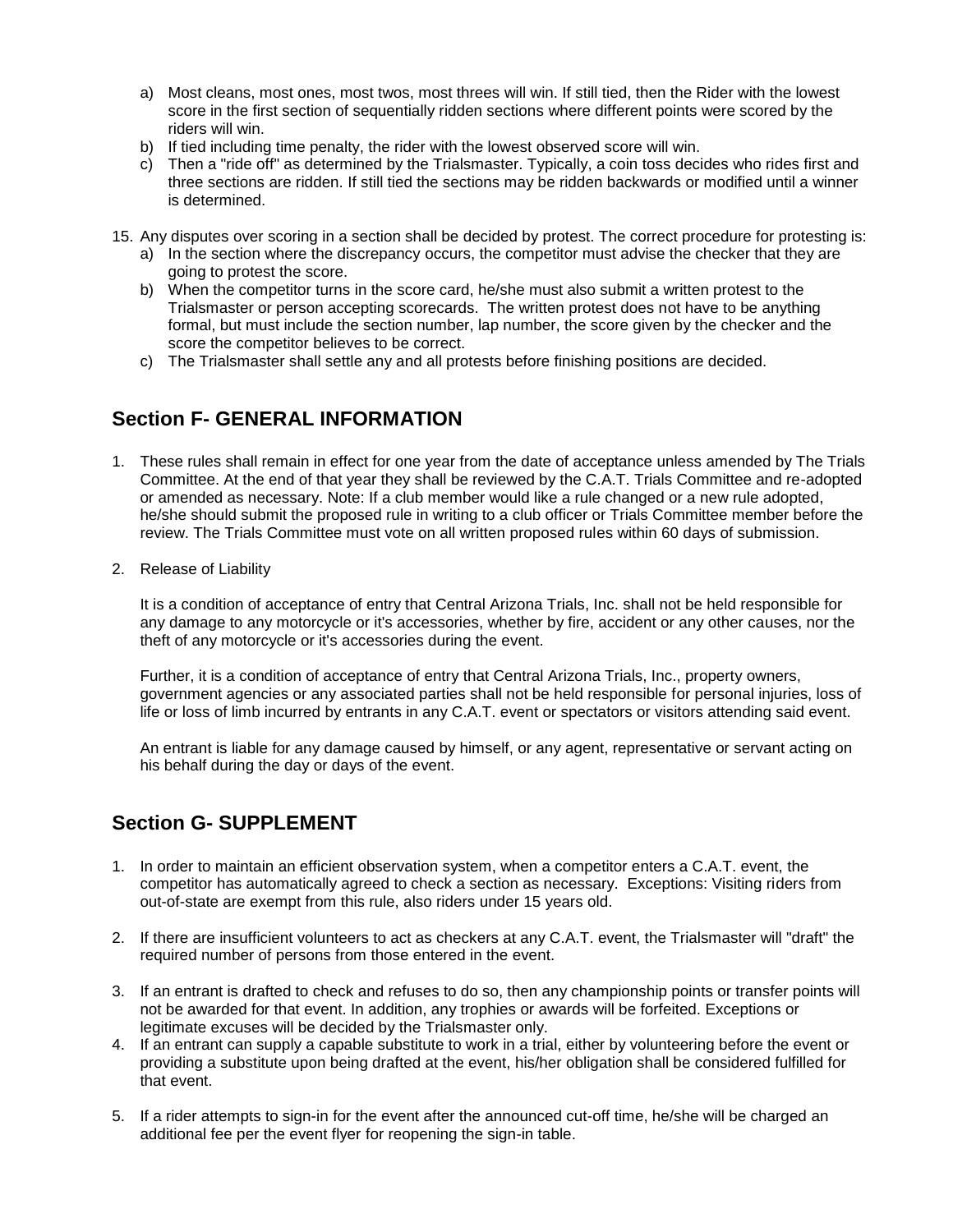6. To be eligible for rider only prizes (red tickets) at the Annual Awards Banquet, you must be championship eligible under Section A.1, and have received championship points for half the previous season's events, plus one.

**End of C.A.T. rules for 2022**